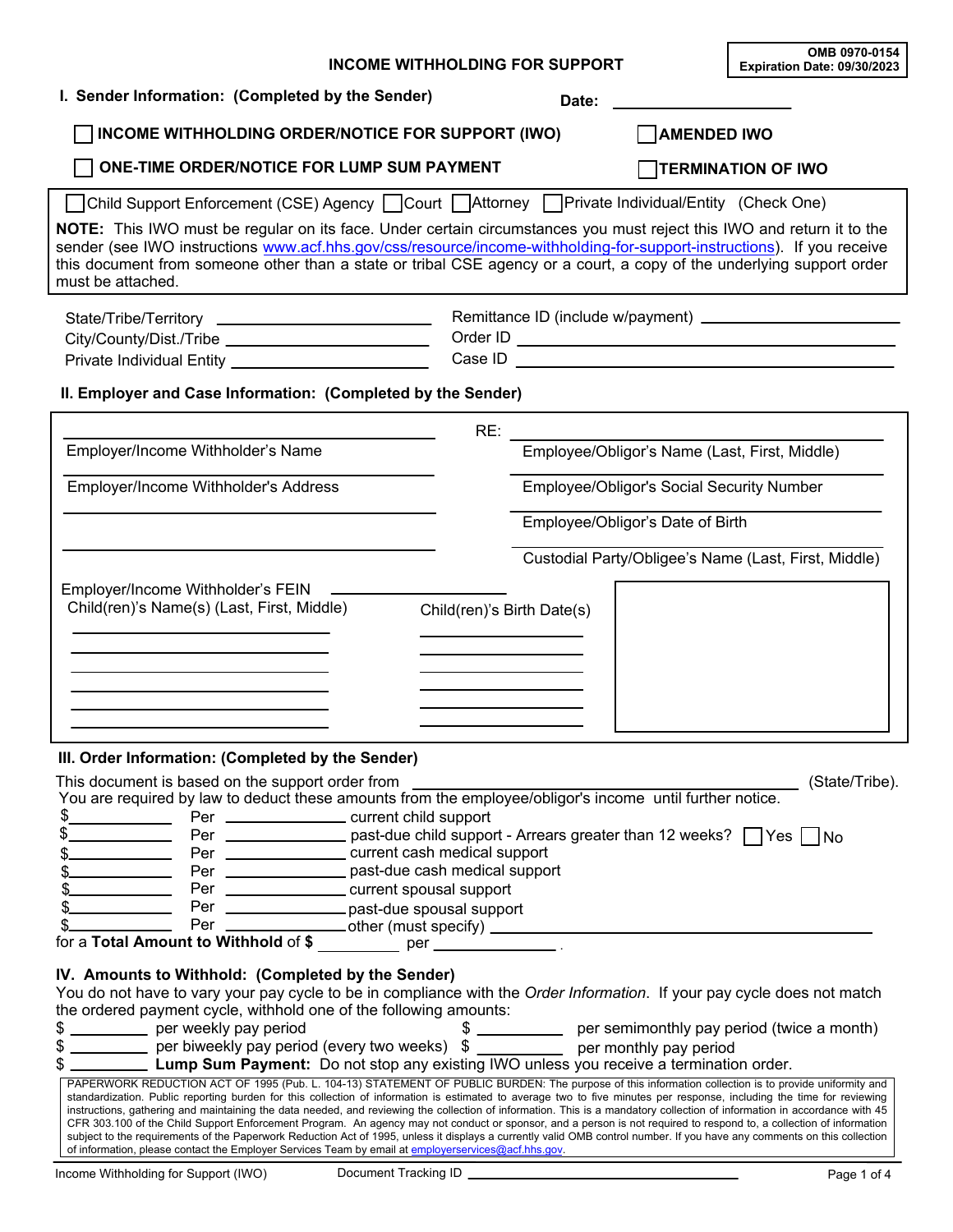| Employer/Income Withholder's Name: _ | . Employer/Income Withholder's FEIN: |      |
|--------------------------------------|--------------------------------------|------|
| Employee/Obligor's Name:             |                                      | SSN: |
| Case ID:                             | Order ID:                            |      |

## **V. Remittance Information: (Completed by the Sender except for the "Return to Sender" check box.)**

If the employee/obligor's principal place of employment is \_\_\_\_\_\_\_\_\_\_\_\_\_\_(State/Tribe), you must begin withholding no later than the first pay period that occurs days after the date of <u>comecanon</u> of the order/notice. Send payment within \_\_\_\_\_\_ business days of the pay date. If you cannot withhold the full amount of support for any or all orders for this employee/obligor, withhold \_\_\_\_\_% of disposable income for all orders. If the employee/obligor's principal place of employment is not **(State/Tribe)**, obtain withholding limitations, time requirements, the appropriate method to allocate among multiple child support cases/orders and any allowable employer fees from the jurisdiction of the employee/obligor's principal place of employment.

State-specific withholding limit information is available at www.acf.hhs.gov/css/resource/state-income-withholding[contacts-and-program-requirements. For tribe-specific contacts, payment addresses, and withholding limitations, p](https://www.acf.hhs.gov/css/contact-information/state-income-withholding-contacts-and-program-requirements)lease contact the tribe at [www.acf.hhs.gov/sites/default/files/programs/css/tribal\\_agency\\_contacts\\_printable\\_pdf.pdf](https://www.acf.hhs.gov/css/training-technical-assistance/tribal-child-support-agency-contacts) or [www.bia.gov/tribalmap/DataDotGovSamples/tld\\_map.html.](https://www.bia.gov/tribalmap/DataDotGovSamples/tld_map.html)

You may not withhold more than the lesser of: 1) the amounts allowed by the Federal Consumer Credit Protection Act (CCPA) [15 USC §1673 (b)]; or 2) the amounts allowed by the law of the state of the employee/obligor's principal place of employment if the place of employment is in a state; or the tribal law of the employee/obligor's principal place of employment if the place of employment is under tribal jurisdiction. The CCPA is available at www.dol.gov/sites/dolgov/ [files/WHD/legacy/files/garn01.pdf. If the Order Information section does not indicate that the arrears are greater than 1](https://www.dol.gov/sites/dolgov/files/WHD/legacy/files/garn01.pdf)2 weeks, then the employer should calculate the CCPA limit using the lower percentage.

If there is more than one IWO against this employee/obligor and you are unable to fully honor all IWOs due to federal, state, or tribal withholding limits, you must honor all IWOs to the greatest extent possible, giving priority to current support before payment of any past-due support.

If the obligor is a nonemployee, obtain withholding limits from the **Supplemental Information** section in this IWO. This information is also available at [www.acf.hhs.gov/css/resource/state-income-withholding-contacts-and-program](https://www.acf.hhs.gov/css/contact-information/state-income-withholding-contacts-and-program-requirements)requirements.

| <b>Remit payment to</b> | (SDU/Tribal Order Payee)   |
|-------------------------|----------------------------|
|                         | (SDU/Tribal Payee Address) |

Include the Remittance ID with the payment and if necessary this locator code of the SDU/Tribal order payee on the payment.

To set up electronic payments or to learn state requirements for checks, contact the State Disbursement Unit (SDU). Contacts and information are found at [www.acf.hhs.gov/css/resource/sdu-eft-contacts-and-program-requirements](https://www.acf.hhs.gov/css/contact-information/sdu-eft-contacts-and-program-requirements).

|                        |  |  |  |  | Return to Sender (Completed by Employer/Income Withholder). Payment must be directed to an SDU in                         |
|------------------------|--|--|--|--|---------------------------------------------------------------------------------------------------------------------------|
|                        |  |  |  |  | accordance with sections 466(b)(5) and (6) of the Social Security Act or Tribal Payee (see Payments in Section VI). If    |
|                        |  |  |  |  | payment is not directed to an SDU/Tribal Payee or this IWO is not regular on its face, you must check this box and return |
| the IWO to the sender. |  |  |  |  |                                                                                                                           |

| If Required by State or Tribal Law:   |  |
|---------------------------------------|--|
| Signature of Judge/Issuing Official:  |  |
| Print Name of Judge/Issuing Official: |  |
| Title of Judge/Issuing Official:      |  |
| Date of Signature:                    |  |
|                                       |  |

If the employee/obligor works in a state or for a tribe that is different from the state or tribe that issued this order, a copy of this IWO must be provided to the employee/obligor.

If checked, the employer/income withholder must provide a copy of this form to the employee/obligor.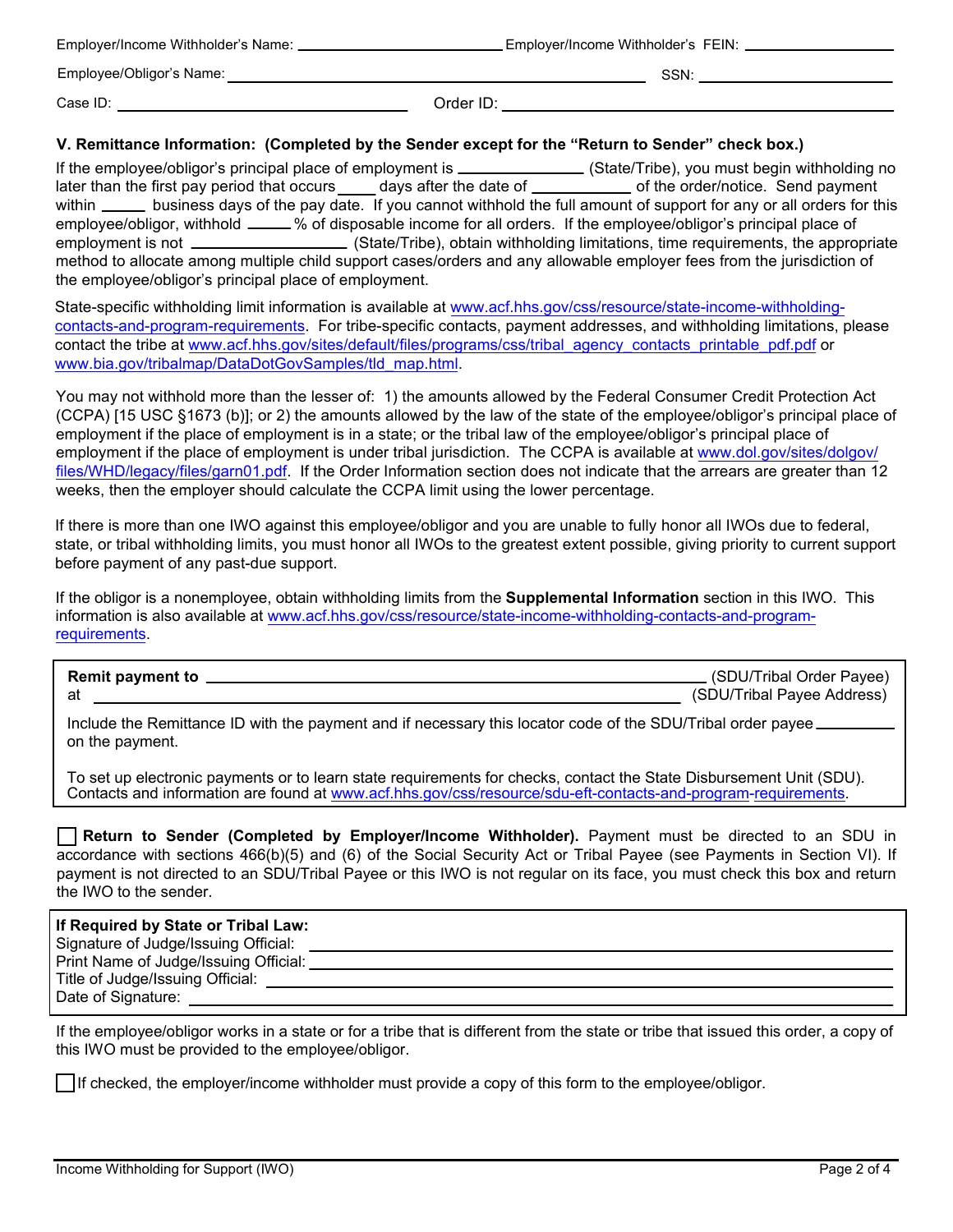| Employer/Income Withholder's Name: | Employer/Income Withholder's FEIN: |      |
|------------------------------------|------------------------------------|------|
| Employee/Obligor's Name:           |                                    | SSN: |
| Case ID:                           | Order ID:                          |      |

## **VI. Additional Information for Employers/Income Withholders: (Completed by the Sender)**

**Priority:** Withholding for support has priority over any other legal process under State law against the same income (section 466(b)(7) of the Social Security Act). If a federal tax levy is in effect, please notify the sender.

**Payments:** You must send child support payments payable by income withholding to the appropriate State Disbursement Unit or to a tribal CSE agency within 7 business days, or fewer if required by state law, after the date the income would have been paid to the employee/obligor and include the date you withheld the support from his or her income. You may combine withheld amounts from more than one employee/obligor's income in a single payment as long as you separately identify each employee/obligor's portion of the payment. Child support payments may not be made through the federal Office of Child Support Enforcement (OCSE) Child Support Portal.

**Lump Sum Payments:** You may be required to notify a state or tribal CSE agency of upcoming lump sum payments to this employee/obligor such as bonuses, commissions, or severance pay. Contact the sender to determine if you are required to report and/or withhold lump sum payments. Employers/income withholders may use OCSE's Child Support Portal ([ocsp.acf.hhs.gov/csp/](https://ocsp.acf.hhs.gov/csp/)) to provide information about employees who are eligible to receive lump sum payments and to provide contacts, addresses, and other information about their companies. Child support payments may not be made through the federal OCSE Child Support Portal.

**Liability:** If you have any doubts about the validity of this IWO, contact the sender. If you fail to withhold income from the employee/obligor's income as the IWO directs, you are liable for both the accumulated amount you should have withheld and any penalties set by state or tribal law/procedure.

\_\_\_\_\_\_\_\_\_\_\_\_\_\_\_\_\_\_\_\_\_\_\_\_\_\_\_\_\_\_\_\_\_\_\_\_\_\_\_\_\_\_\_\_\_\_\_\_\_\_\_\_\_\_\_\_\_\_\_\_\_\_\_\_\_\_\_\_\_\_\_\_\_\_\_\_\_\_\_\_\_\_\_\_\_\_\_\_\_\_\_\_\_\_\_\_\_\_\_\_\_\_\_\_\_\_\_\_\_\_\_\_\_\_\_\_\_\_\_\_ \_\_\_\_\_\_\_\_\_\_\_\_\_\_\_\_\_\_\_\_\_\_\_\_\_\_\_\_\_\_\_\_\_\_\_\_\_\_\_\_\_\_\_\_\_\_\_\_\_\_\_\_\_\_\_\_\_\_\_\_\_\_\_\_\_\_\_\_\_\_\_\_\_\_\_\_\_\_\_\_\_\_\_\_\_\_\_\_\_\_\_\_\_\_\_\_\_\_\_\_\_\_\_\_\_\_\_\_\_\_\_\_\_\_\_\_\_\_\_\_  $\Box$ \_\_\_\_\_\_\_\_\_\_\_\_\_\_\_\_\_\_\_\_\_\_\_\_\_\_\_\_\_\_\_\_\_\_\_\_\_\_\_\_\_\_\_\_\_\_\_\_\_\_\_\_\_\_\_\_\_\_\_\_\_\_\_\_\_\_\_\_\_\_\_\_\_\_\_\_\_\_\_\_\_\_\_\_\_\_\_\_\_\_\_\_\_\_\_\_\_\_\_\_\_\_\_\_\_\_\_\_\_\_\_\_\_\_\_\_\_\_\_\_

**Anti-discrimination:** You are subject to a fine determined under state or tribal law for discharging an employee/obligor from employment, refusing to employ, or taking disciplinary action against an employee/obligor because of this IWO.

\_\_\_\_\_\_\_\_\_\_\_\_\_\_\_\_\_\_\_\_\_\_\_\_\_\_\_\_\_\_\_\_\_\_\_\_\_\_\_\_\_\_\_\_\_\_\_\_\_\_\_\_\_\_\_\_\_\_\_\_\_\_\_\_\_\_\_\_\_\_\_\_\_\_\_\_\_\_\_\_\_\_\_\_\_\_\_\_\_\_\_\_\_\_\_\_\_\_\_\_\_\_\_\_\_\_\_\_\_\_\_\_\_\_\_\_\_\_\_\_ \_\_\_\_\_\_\_\_\_\_\_\_\_\_\_\_\_\_\_\_\_\_\_\_\_\_\_\_\_\_\_\_\_\_\_\_\_\_\_\_\_\_\_\_\_\_\_\_\_\_\_\_\_\_\_\_\_\_\_\_\_\_\_\_\_\_\_\_\_\_\_\_\_\_\_\_\_\_\_\_\_\_\_\_\_\_\_\_\_\_\_\_\_\_\_\_\_\_\_\_\_\_\_\_\_\_\_\_\_\_\_\_\_\_\_\_\_\_\_\_  $\_$  , and the state of the state of the state of the state of the state of the state of the state of the state of the state of the state of the state of the state of the state of the state of the state of the state of the \_\_\_\_\_\_\_\_\_\_\_\_\_\_\_\_\_\_\_\_\_\_\_\_\_\_\_\_\_\_\_\_\_\_\_\_\_\_\_\_\_\_\_\_\_\_\_\_\_\_\_\_\_\_\_\_\_\_\_\_\_\_\_\_\_\_\_\_\_\_\_\_\_\_\_\_\_\_\_\_\_\_\_\_\_\_\_\_\_\_\_\_\_\_\_\_\_\_\_\_\_\_\_\_\_\_\_\_\_\_\_\_\_\_\_\_\_\_\_\_

\_\_\_\_\_\_\_\_\_\_\_\_\_\_\_\_\_\_\_\_\_\_\_\_\_\_\_\_\_\_\_\_\_\_\_\_\_\_\_\_\_\_\_\_\_\_\_\_\_\_\_\_\_\_\_\_\_\_\_\_\_\_\_\_\_\_\_\_\_\_\_\_\_\_\_\_\_\_\_\_\_\_\_\_\_\_\_\_\_\_\_\_\_\_\_\_\_

\_\_\_\_\_\_\_\_\_\_\_\_\_\_\_\_\_\_\_\_\_\_\_\_\_\_\_\_\_\_\_\_\_\_\_\_\_\_\_\_\_\_\_\_\_\_\_\_\_\_\_\_\_\_\_\_\_\_\_\_\_\_\_\_\_\_\_\_\_\_\_\_\_\_\_\_\_\_\_\_\_\_\_\_\_\_\_\_\_\_\_\_\_\_\_\_\_

\_\_\_\_\_\_\_\_\_\_\_\_\_\_\_\_\_\_\_\_\_\_\_\_\_\_\_\_\_\_\_\_\_\_\_\_\_\_\_\_\_\_\_\_\_\_\_\_\_\_\_\_\_\_\_\_\_\_\_\_\_\_\_\_\_\_\_\_\_\_\_\_\_\_\_\_\_\_\_\_\_\_\_\_\_\_\_\_\_\_\_\_\_\_\_\_\_

\_\_\_\_\_\_\_\_\_\_\_\_\_\_\_\_\_\_\_\_\_\_\_\_\_\_\_\_\_\_\_\_\_\_\_\_\_\_\_\_\_\_\_\_\_\_\_\_\_\_\_\_\_\_\_\_\_\_\_\_\_\_\_\_\_\_\_\_\_\_\_\_\_\_\_\_\_\_\_\_\_\_\_\_\_\_\_\_\_\_\_\_\_\_\_\_\_

\_\_\_\_\_\_\_\_\_\_\_\_\_\_\_\_\_\_\_\_\_\_\_\_\_\_\_\_\_\_\_\_\_\_\_\_\_\_\_\_\_\_\_\_\_\_\_\_\_\_\_\_\_\_\_\_\_\_\_\_\_\_\_\_\_\_\_\_\_\_\_\_\_\_\_\_\_\_\_\_\_\_\_\_\_\_\_\_\_\_\_\_\_\_\_\_\_

\_\_\_\_\_\_\_\_\_\_\_\_\_\_\_\_\_\_\_\_\_\_\_\_\_\_\_\_\_\_\_\_\_\_\_\_\_\_\_\_\_\_\_\_\_\_\_\_\_\_\_\_\_\_\_\_\_\_\_\_\_\_\_\_\_\_\_\_\_\_\_\_\_\_\_\_\_\_\_\_\_\_\_\_\_\_\_\_\_\_\_\_\_\_\_\_\_

## **Supplemental Information:** \_\_\_\_\_\_\_\_\_\_\_\_\_\_\_\_\_\_\_\_\_\_\_\_\_\_\_\_\_\_\_\_\_\_\_\_\_\_\_\_\_\_\_\_\_\_\_\_\_\_\_\_\_\_\_\_\_\_\_\_\_\_\_\_\_\_\_\_\_\_\_\_\_\_